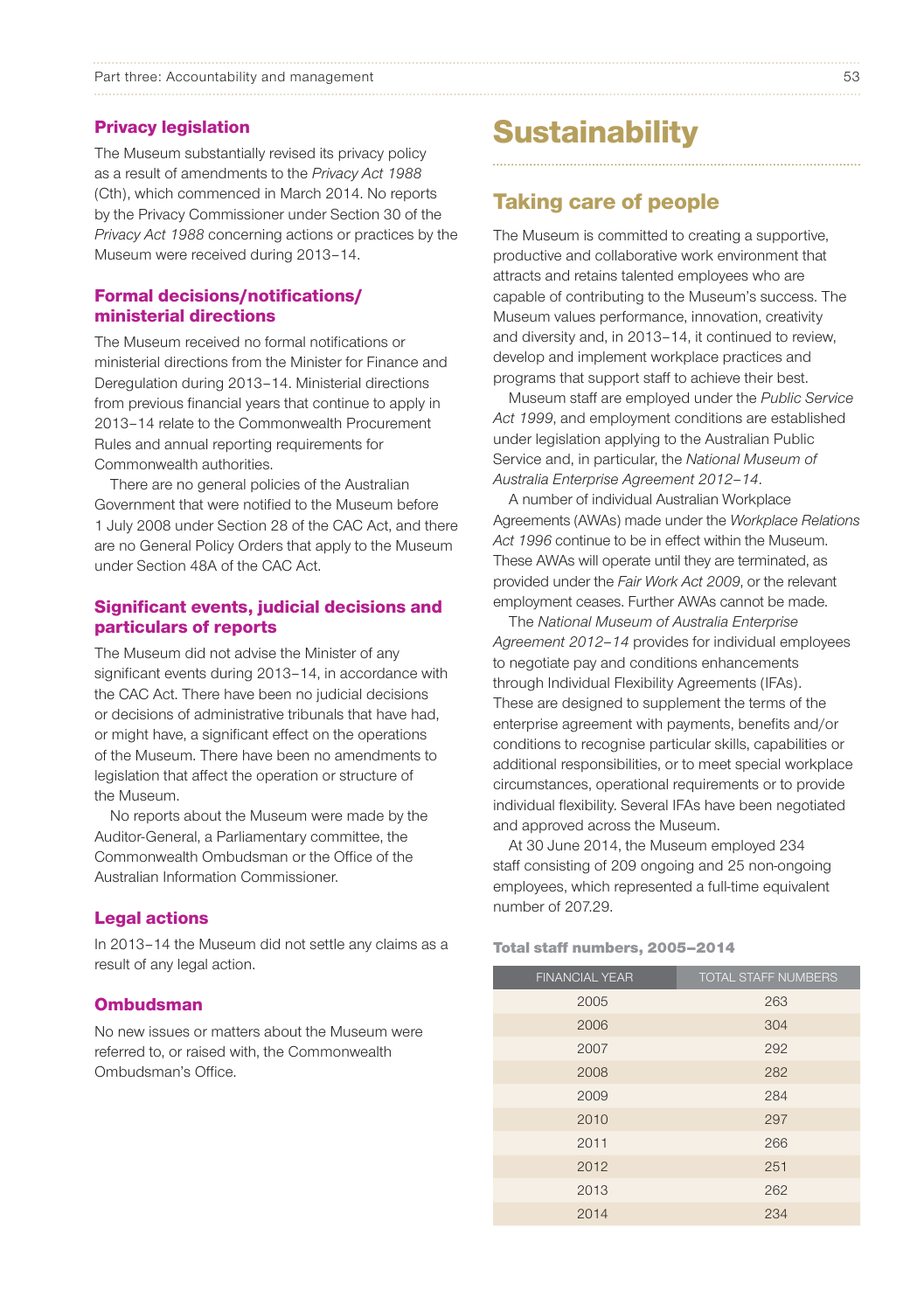#### Attracting the right people

The Museum continues to promote diversity and strives to establish a staffing profile that is representative of the Australian community. The Museum employs a range of technical, professional and administrative staff and successfully competes for and attracts quality applicants for positions.

In 2013–14, the APS Interim Recruitment arrangements enabled the Museum to promote opportunities that enhanced staff access to capability development and cross-skilling.

#### Supporting and maintaining a high performance culture

The *National Museum of Australia Enterprise Agreement 2012–14* requires all staff to participate in performance management discussions. In addition, the Australian Public Service Employment Principles require effective performance from each employee. Each year, every staff member develops a performance agreement where the staff member's goals are linked to team and organisational goals to ensure the Museum delivers on its strategic priorities. The process is also used as a tool to identify learning and development needs and to inform the Museum's approach to capability development, talent management and, more broadly, workforce planning.

In 2013–14, the Museum completed a review of the existing performance management process (Workplace Conversations) and implemented changes after extensive consultation with staff. A key focus of the revised framework is the promotion of a high-performance culture.

#### Sustaining a consultative culture

The Museum is proud of its consultative culture and has successfully embedded a consultation framework that provides all employees with the opportunity to be an integral part of the decision-making process. The Museum Consultative Forum, consisting of the Director, representatives appointed by the Director and staff and unions representatives, oversees and engages on strategic issues impacting on the Museum. This forum is supplemented by a Workplace Consultative Committee that monitors and consults on operational matters affecting Museum staff.

The Museum also works closely with the Community and Public Sector Union (CPSU) on all relevant matters affecting staff. A CPSU representative sits on the Museum Consultative Forum and the Workplace Consultative Committee.

#### Supporting workplace diversity

The Museum is committed to developing and maintaining a diverse workplace by fostering, recruiting and retaining a workforce that reflects, and makes the

#### Staffing by division as at 30 June 2014

| <b>DIVISION</b>                         | <b>ONGOING</b> | NON-<br><b>ONGOING</b> | <b>TOTAL</b> |
|-----------------------------------------|----------------|------------------------|--------------|
| Executive support                       |                |                        | 8            |
| Operations                              | $50^{6}$       | 1                      | 51           |
| Collections, content<br>and exhibitions | 71             |                        | 78           |
| Audience, programs<br>and partnerships  | 81             | 16                     | 97           |
| Total                                   |                | 25                     | 234          |

Staffing by Australian Public Service (APS) level as at 30 June 2014

| <b>APS LEVELS</b>                           | <b>MALE</b>              | <b>FEMALE</b>  | <b>TOTAL</b>   |
|---------------------------------------------|--------------------------|----------------|----------------|
| <b>Principal Executive</b><br>Officer (PEO) | $\overline{\phantom{a}}$ | $\Omega$       | $\mathbf{1}$   |
| <b>Senior Executive</b><br>Service (SES) B2 | $\Omega$                 | $\Omega$       | $\Omega$       |
| SES <sub>B1</sub>                           | $\overline{2}$           | $\mathfrak{p}$ | $\overline{4}$ |
| <b>Executive Level 2</b>                    | 3                        | 14             | 17             |
| Executive Level 1                           | 13                       | 23             | 36             |
| APS <sub>6</sub>                            | 17                       | 26             | 43             |
| APS <sub>5</sub>                            | 10                       | 28             | 38             |
| APS <sub>4</sub>                            | $\overline{7}$           | 35             | 42             |
| APS <sub>3</sub>                            | $\overline{c}$           | 12             | 14             |
| APS <sub>2</sub>                            | 16                       | 23             | 39             |
| APS <sub>1</sub>                            | $\Omega$                 | $\Omega$       | $\Omega$       |
| Cadet                                       | $\Omega$                 | $\Omega$       | $\Omega$       |
| <b>Total</b>                                | 71                       | 163            | 234            |

#### Staffing by employment status as at 30 June 2014

| <b>APS LEVEL</b>                    | <b>MALE</b>              | <b>FEMALE</b>  | <b>TOTAL</b>   |
|-------------------------------------|--------------------------|----------------|----------------|
| Ongoing full-time PEO               | $\Omega$                 | $\Omega$       | $\Omega$       |
| Non-ongoing full-time<br><b>PEO</b> | $\overline{\phantom{a}}$ | $\Omega$       | $\overline{1}$ |
| Ongoing full-time SES               | $\mathfrak{D}$           | $\mathfrak{D}$ | $\overline{4}$ |
| Ongoing full-time<br>non-SES        | 48                       | 94             | 142            |
| Ongoing part-time SES               | $\Omega$                 | $\Omega$       | $\Omega$       |
| Ongoing part-time<br>non-SES        | 12                       | 51             | 63             |
| Non-ongoing full-time<br><b>SES</b> | $\Omega$                 | $\Omega$       | $\Omega$       |
| Non-ongoing full-time<br>non-SES    | 6                        | $\overline{7}$ | 13             |
| Non-ongoing part-time<br><b>SES</b> | $\Omega$                 | $\Omega$       | $\Omega$       |
| Non-ongoing part-time<br>non-SES    | $\mathfrak{D}$           | $\overline{9}$ | 11             |
| <b>Total</b>                        | 71                       | 163            | 234            |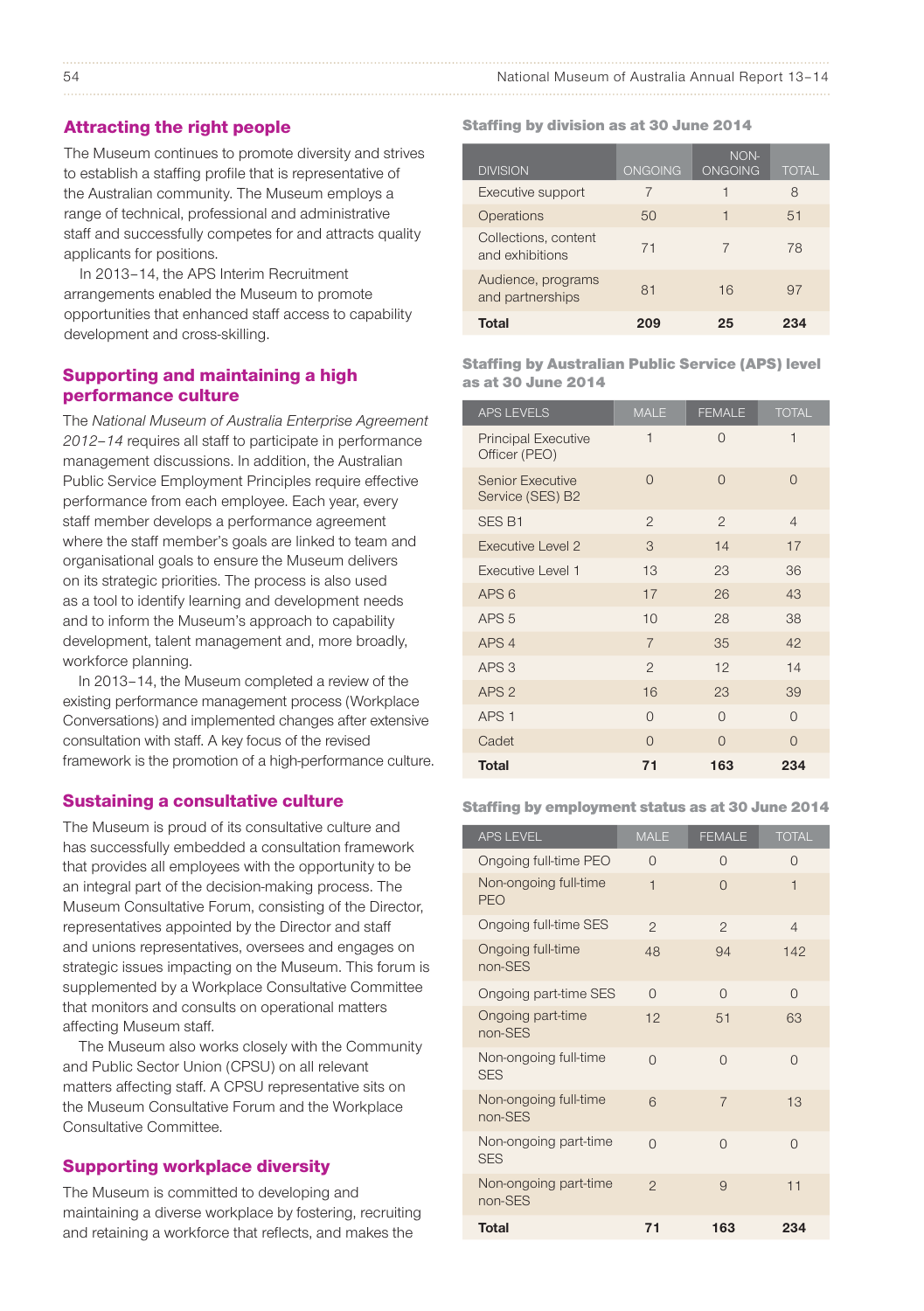best use of, the diversity of the Australian community. The Museum aims to achieve this through the development and implementation of specific strategies and, wherever possible, participating in Australian Public Service recruitment programs. The Museum has published a commitment to diversity statement on its website (nma.gov.au/about\_us/ips/diversity\_action\_ plan\_2014-18).

In 2013–14, the Museum developed a new Workplace Diversity Plan for 2014–18 in consultation with staff. The plan contains strategies for ensuring the Museum celebrates and values diversity, creates a fair and respectful workplace culture, and builds and retains diverse capabilities and experiences.

This year, progress has been achieved on a number of diversity initiatives, including:

- ongoing, active support and return-to-work programs for ill and injured staff
- ongoing support through Job Access for employees and job applicants with disabilities
- • creation of identified positions for Aboriginal and Torres Strait Islander peoples
- • ongoing support for employees who may be the subject of bullying and discrimination
- ongoing support for and promotion of the Indigenous Employee Network (MinMin) and related activities
- a Disability Access audit for public areas and parts of the Acton administration building.

Museum staff diversity

| <b>GROUP</b>                                                        | NO. | % TOTAL<br><b>STAFF</b> |
|---------------------------------------------------------------------|-----|-------------------------|
| Aboriginal and Torres Strait<br>Islander peoples                    | 9   | 38                      |
| People with disabilities                                            | 8   | $\overline{34}$         |
| People from culturally<br>and linguistically diverse<br>backgrounds | 37  | 15.8                    |
| Females                                                             | 163 | 69 7                    |

#### Enhancing our leadership capability

In 2013–14, the Museum focused on developing individual leadership capabilities through coaching programs. Emphasis was placed on enhancing management capabilities to have tough conversations about poor performance and increasing management awareness of the impact of changing legislative requirements on their roles, including the amendments to the *Public Service Act 1999*, *Fair Work Act 2009* and *Privacy Act 1988* and the implementation of the *Public Interest Disclosure Act 2014*.

#### Recognising levels of performance

Staff recognition at the Museum is usually expressed formally between those involved in individual performance management via the Workplace Conversations framework. This is a critical level of recognition, stressing the importance of having constructive conversations throughout the year that are aligned with strategic and business priorities.

To provide wider recognition of significant contributions and achievements by its staff, the Director presented Australia Day Achievement medallions to four employees who had made noteworthy contributions to the work of the Museum during the past year, or over a number of years. The recipients were Stephanie Bull, Kelee Robson, Stephen Quinn and Anne Faris. In addition, the inaugural Director's Award for Excellence was presented to Dr Mike Smith in recognition of his quality of practice, achievement and organisational contribution to the Museum.

The Museum continues to present an annual Workplace Health and Safety Award and individual recognition and rewards are also noted at all-staff, divisional and team meetings. The award recipient for 2013–14 was Kelee Robson from the Learning Services and Community Outreach team.

### The contribution of volunteers

This financial year 76 volunteers contributed 5455 hours to the work of the Museum, in areas such as curatorial, administration, education and special events. The Museum's largest volunteer program supports the paddle steamer, PS *Enterprise* – the crew being drawn entirely from volunteers. This year the crew contributed 1624 hours, during public inspections and special events such as the Governor-General's Centenary Family Picnic Day at Government House.

The Museum marked the 25th anniversary of National Volunteer Week in May by inviting volunteers from across Canberra's cultural institutions to join the PS *Enterprise* volunteers on a cruise around Lake Burley Griffin, and providing free entry to its *Old Masters: Australia's Great Bark Artists* exhibition. Museum volunteers took part in tours and activities offered by the other participating institutions.

Volunteers contributed to the Museum in the following ways:

- Education: Thirty-seven volunteers contributed 2388 hours towards delivering the Museum's Education programs, enhancing the students' and teachers' experience.
- Family programs: Twelve volunteers contributed 205 hours during school holiday programs for families and provided assistance with festival days.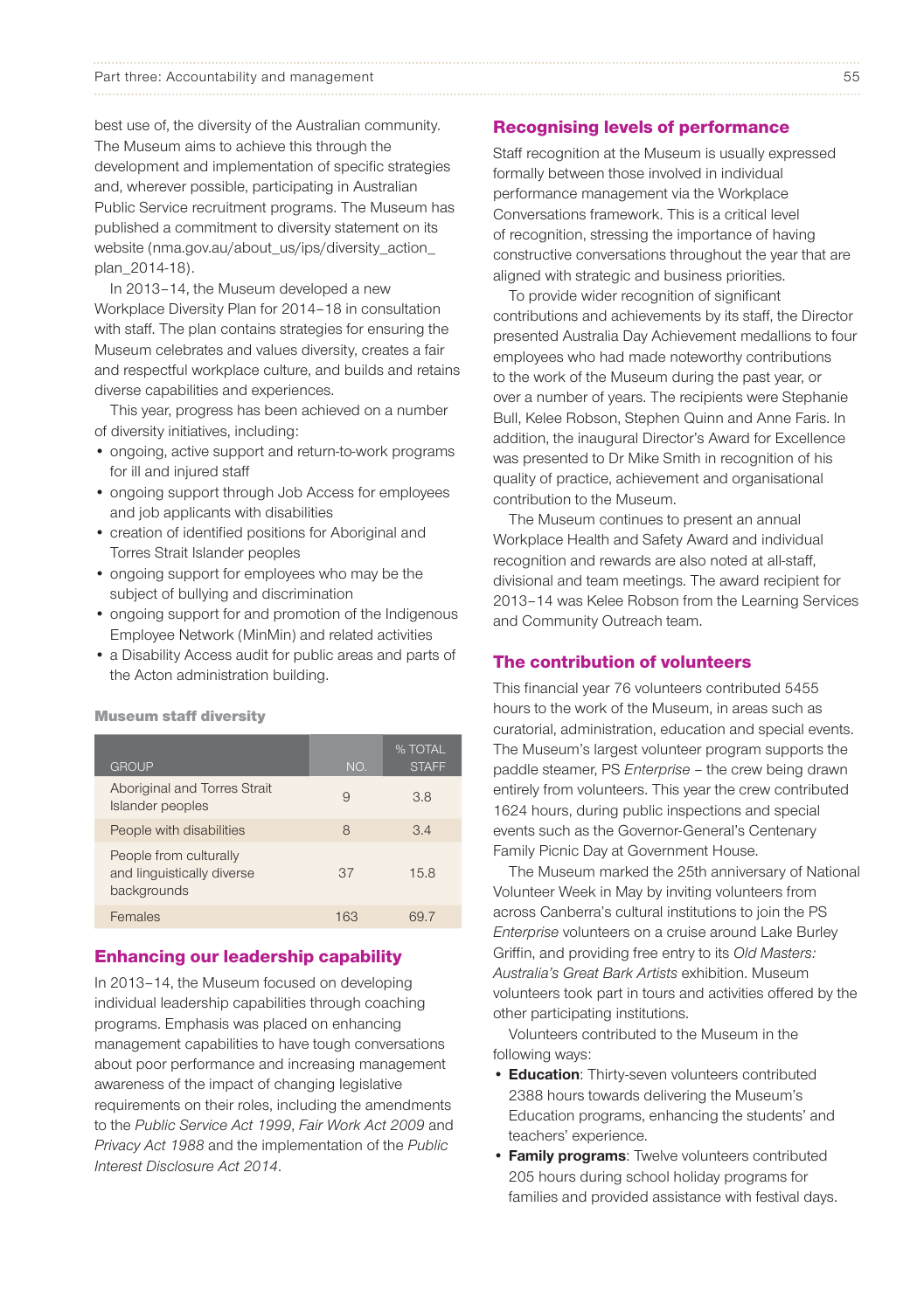#### 56 National Museum of Australia Annual Report 13–14

- Library: One volunteer contributed 38 hours in assisting Library staff.
- • Aboriginal and Torres Strait Islander program: One volunteer contributed 121 hours in providing office assistance.
- Records management: One volunteer contributed 144 hours scanning and organising files.
- Curatorial: Three volunteers contributed 267 hours working on specific research projects.
- Encounters project: Two volunteers contributed 97 hours working on specific projects for the upcoming exhibition related to the Encounters project.
- Registration: Four volunteers contributed 348 hours making images in the Piction database more accessible.
- Conservation: Four volunteers contributed 135 hours in assisting Conservation staff prepare for the *Old Masters* exhibition and upcoming *Spirited*  exhibition.

## Educational and developmental opportunities

The Museum continued to be a sought-after venue for secondary and tertiary students seeking work experience, with a number of students undertaking work experience placements or undertaking internships with the Museum.

#### Promoting a healthy and safe workplace

The workplace health and safety (WHS) of all staff, volunteers, visitors and contractors continued to be a priority for the Museum during 2013–14. This was exercised through the Museum's well-established framework for WHS management, which includes:

- • WHS Committee meetings held every two months
- • health and safety representatives and deputies in each of the five designated work groups
- targeted safety improvements
- incident reporting and investigation
- provision of timely information to employees via a dedicated intranet page and the use of dedicated display boards in staff areas.

The Museum continues to review existing WHS procedures and guidelines to ensure that they meet the requirements of the WHS legislation.

In 2013–14, the Museum continued to promote a healthy lifestyle through a wellbeing program for staff and volunteers. Some of the wellbeing initiatives undertaken during the year included voluntary health assessments, a flu vaccination program, health and wellbeing information sessions, regular lunchtime walking groups and lunchtime exercise groups.

Training for staff and volunteers is recognised as one of the key elements in achieving and maintaining a high standard of workplace safety. Training provided during 2013–14 year included:

- online WHS training courses for all new employees
- induction presentations for all visitor services hosts focusing on their WHS obligations to each other and to the public
- ongoing recruitment and training of floor wardens, first aid officers, and health and safety representatives
- manual handling training
- hot fire training and building emergency evacuation exercises for all Museum buildings
- • coaching of staff in the development of risk assessments and safe work method statements, and the importance of proactive hazard and incident reporting.

The Museum continued to ensure that all contractors working on Museum sites received a site induction prior to commencing work. Site inductions are aimed at increasing contractor awareness of their WHS obligations and reducing the risk of injury and/or damage to collection items. The Museum identified, assessed and rectified several hazards in a functional and practical way that also took environmental and aesthetic aspects into consideration.

Advice on WHS issues also informs the exhibition and gallery development programs and other key projects. Input was provided at all stages of these projects, from design to installation.

There were a total of 38 minor injuries (those that require no medical treatment or only first aid treatment and include potential exposures to chemicals) and three serious injuries (those that require emergency medical attention by a doctor, in a hospital or in an ambulance) reported by staff, visitors or contractors during the year. There were also three dangerous occurrences (those incidents that could have, but did not, result in serious injury or death). The serious injuries and dangerous incidents were reported to Comcare. There were no fatalities or provisional improvement notices recorded during the year.

Category and number of reported incidents, 2009–14

| <b>YEAR</b> | <b>MINOR</b><br><b>INJURIES</b> | <b>SERIOUS</b><br><b>INJURIES</b> | <b>DANGEROUS</b><br><b>OCCURRENCES</b> |
|-------------|---------------------------------|-----------------------------------|----------------------------------------|
| $2009 - 10$ | 89                              | 1                                 | 1                                      |
| $2010 - 11$ | 98                              | 5                                 | 8                                      |
| $2011 - 12$ | 79                              | 3                                 | 5                                      |
| $2012 - 13$ | 53                              | $\mathfrak{D}$                    | 5                                      |
| $2013 - 14$ | 38                              | 3                                 | 3                                      |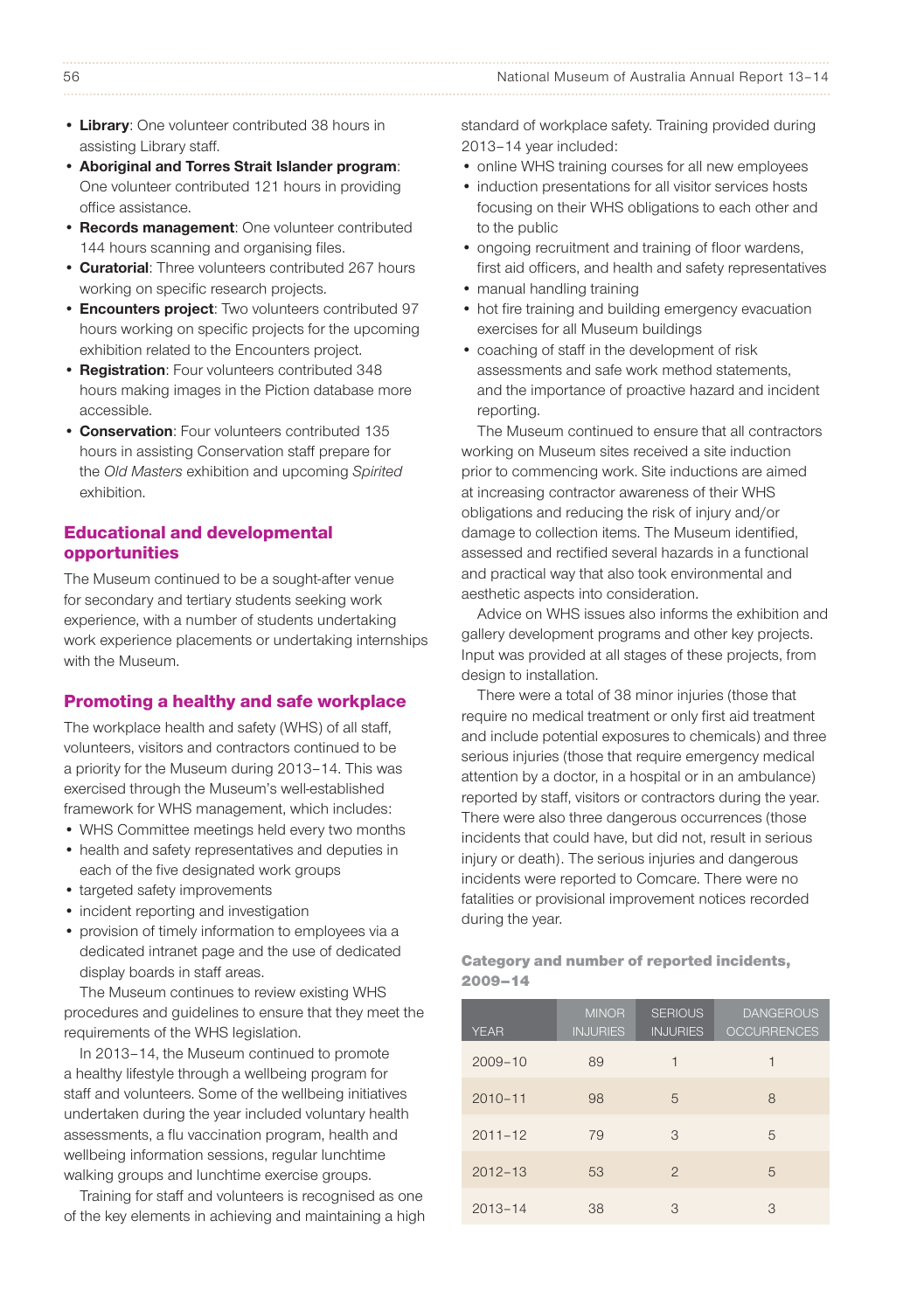| Part three: Accountability and management |  |
|-------------------------------------------|--|
|                                           |  |



Engineer and volunteer Joe Johnson keeping the PS *Enterprise* steaming on Lake Burley Griffin

#### **Security**

The Museum continues to prioritise the safety and security of visitors, staff, contractors and collections, including the National Historical Collection. This is achieved through a combination of controls and risk mitigation strategies, and by fostering a culture of security awareness. The Museum maintains a productive working relationship with security service providers, which is vital in enabling the Museum to achieve its business objectives, while retaining the flexibility required for its diverse programs and events. A range of significant projects were completed in 2013–14, including:

- an independent review of the Museum's security governance and personal security policies and procedures to progress towards compliance with the Protective Security Policy Framework
- replacement of the digital radio system to eliminate existing communication black spots, improve audio quality for guards and hosts, and achieve telecommunications compliance
- targeted upgrades to the closed-circuit television (CCTV) coverage to improve the safety of visitors and increase guarding efficiency.

#### Indemnities and insurance

In accordance with Section 19 of the *Commonwealth Authorities (Annual Reporting) Orders 2011*, which requires reporting on indemnities and insurance premiums for officers, the Museum confirms that it has:

- director's and officers' liability insurance cover through Comcover, the Commonwealth self-managed fund
- not entered into any deeds of indemnity in relation to the director's and officers' liability.

The Museum reviewed its insurance coverage during the year to ensure that it remained appropriate for its operations.

# Taking care of our environment

The Museum's activities have the potential to affect the environment through consumption of energy, waste production, and the impact on local waterways, flora and fauna. The Museum is committed to the conservation of natural resources through ongoing improvements to its energy management program and the implementation of a number of other initiatives aimed at minimising environmental impact from its operations.